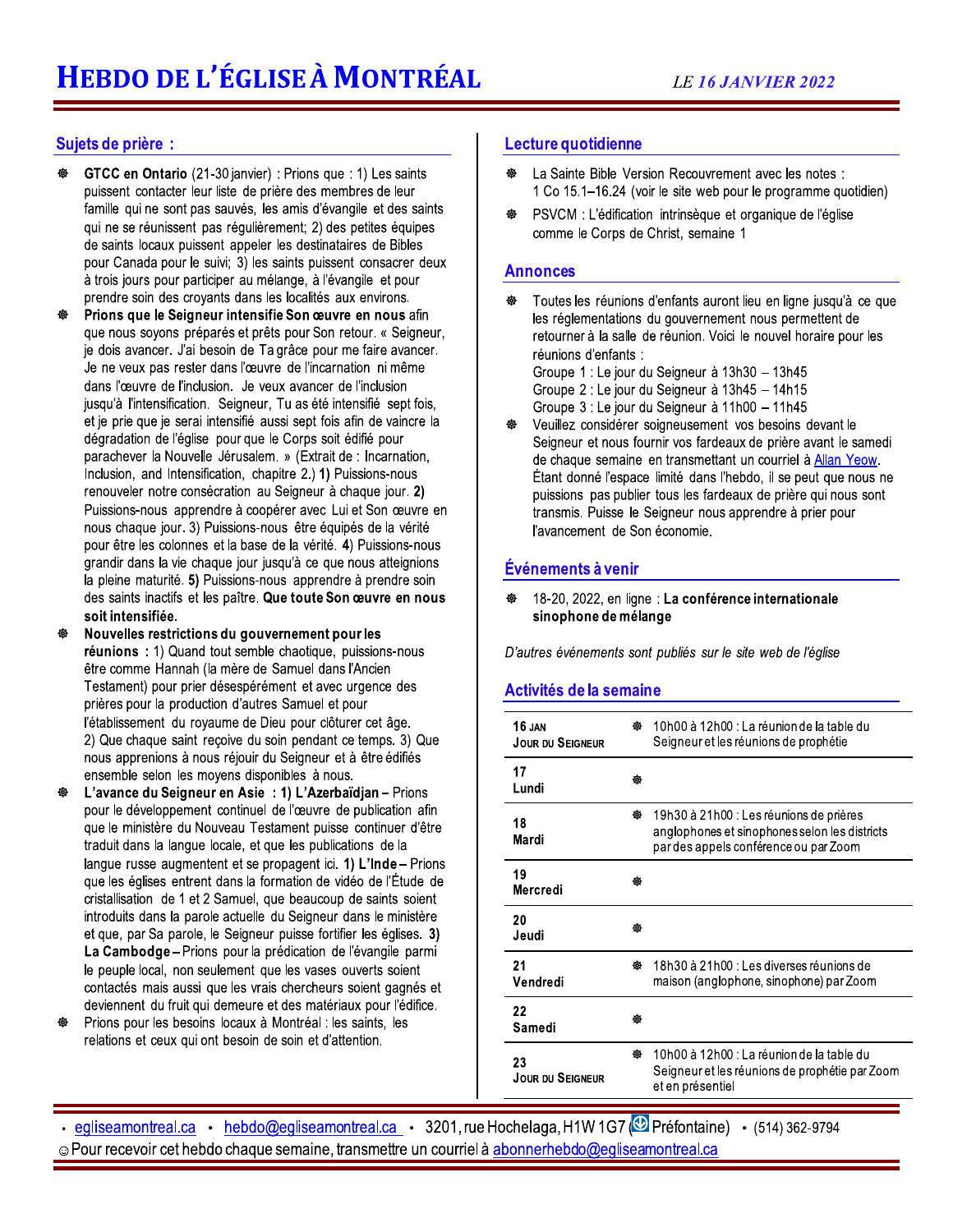# **SE LEVER TÔT**

Références bibliques : Ct 7.12; Ps 57.8-9; 63.1; 78.34; 90.14; 108.2-3; Ex 16.21

# III. CE QU'IL FAUT FAIRE AU PETIT MATIN

Nous ne nous contentons pas de nous lever tôt. Il doity avoir un exercice spirituel et un contenu spirituel dans ce que nous faisons. Voici quelques choses à faire tôt le matin :

## A. Communion avec Dieu

Le Cantique des Cantiques 7.12 nous montre que le début de la matinée est le meilleur moment pour être en communion avec le Seigneur. La communion fraternelle signifie ouvrir notre esprit et notre pensée à Dieu et Lui permettre de nous éclairer, de nous parler, de nous impressionner et de nous toucher (Psaume 119.105, 147). Pendant ce temps, notre cœur s'approche de Dieu et nous permettons à Dieu de s'approcher de notre cœur. Nous devrions nous lever tôt le matin pour nous attarder devant le Seigneur, pour méditer, pour recevoir la direction et les impressions de Dieu, pour apprendre à Le toucher, et pour Lui donner l'occasion de nous parler.

# **B.** Louange et chant

Il doit y avoir le son de la louange et du chant au petit matin. Le début de la matinée est le meilleur moment pour chanter des louanges à Dieu. Lorsque nous offrons nos plus grandes louanges à Dieu, notre esprit s'élève au plus haut sommet.

### C. Lire la Bible

Le petit matin est le moment pour nous de recueillir la manne (qui est Christ). Qu'est-ce que cela signifie de manger la manne? Cela signifie profiter de Christ, profiter de la Parole de Dieu, et profiter de Sa vérité tôt le matin chaque jour. Après avoir mangé la manne, nous avons la force de voyager dans le désert. Le début de la matinée est le moment de recueillir la manne. On ne sera pas nourri spirituellement et on ne sera pas satisfait si l'on consacre sa matinée à d'autres choses.

Nous avons déjà mentionné que nous devrions avoir deux Bibles, l'une avec des marques et des notes à utiliser dans l'après-midi et l'autre sans rien dedans pour « manger la manne » tôt le matin. Au petit matin, ne lisez pas trop et ne prenez pas beaucoup de portions de la Parole. Au contraire, lisez attentivement une seule portion de la Bible, en mêlant toujours votre lecture à une communion incessante avec Dieu et au chant. Cela ne signifie pas que vous devez d'abord communier avec Dieu, louer ensuite, puis lire la Bible en

dernier. Vous devez mélanger toutes ces choses ensemble. En même temps, vous devez aussi prier. Venez dans la présence de Dieu et ouvrez Sa Parole. En lisant, vous serez peut-être convaincu de confesser vos péchés. Lorsque vous lisez certaines parties, vous pouvez être touché par Sa grâce et offrir des actions de grâce. Vous pouvez également prier Dieu au sujet de ce que vous avez lu dans la Parole. Vous pouvez dire : « Seigneur, c'est vraiment ce dont i'ai besoin. Cette partie, ce verset, cette parole, expose vraiment mon manque. Seigneur, comble ce manque qui est le mien ». Lorsque vous trouvez une promesse, vous pouvez dire : « Seigneur, je crois en cette promesse. » Quand vous trouvez une grâce, vous pouvez dire, « Seigneur, je prends cette grâce. » Vous pouvez aussi intercéder. Pendant que vous lisez, vous pouvez vous souvenir de la condition de ceux qui n'atteignent pas ce que dit cette partie. Vous ne devez pas les accuser ou les critiquer. Au contraire, vous devez prier : « Dieu, accomplis cette parole en moi, Accomplis aussi cette parole dans mon frère et ma sœur ». Vous pouvez confesser vos péchés et ceux des autres. Vous pouvez prier pour vousmême et pour les autres. Vous pouvez croire pour vous et pour les autres. Vous pouvez rendre grâce pour vous-même et pour les autres. Votre lecture de la Bible le matin ne doit pas être trop longue; elle ne doit pas couvrir trop de choses. Deux, trois, quatre ou cinq versets suffisent. Vous pouvez vous y attarder pendant une heure. En lisant ces versets mot à mot, en priantà leur sujetet en communiantavec Dieu à travers eux, vous serez rempli.

Tantdans l'Ancien Testament que dans le Nouveau Testament, il y avait des gens qui communiaient avec Dieu de cette manière. Ils connaissaient Dieu et communiaient avec Lui. Leur communion avec Dieu faisait partie de leur vie.

Dans les Psaumes, David interchangeait librement les pronoms « tu » et « il ». À un moment donné, il s'adressait à l'homme et. l'instant d'après, il priait Dieu. Dans le même psaume, il disait quelques phrases à l'homme, puis disait quelque chose à Dieu. D'une part, David parlait à l'homme. D'autre part, il parlaità Dieu. Les Psaumes nous montrent que David était une personne qui était en communion constante avec Dieu.

Pendant que Néhémie travaillait, il prononçait quelques mots, puis offrait une courte prière. Lorsque le roi lui demandait quelque chose, il s'adressait d'abord au roi, puis au Seigneur. Il mêlait son travail et sa prière. Il ne séparait pas son travail de sa prière.

· egliseamontreal.ca · hebdo@egliseamontreal.ca · 3201, rue Hochelaga, H1W 1G7 @ Préfontaine) · (514) 362-9794 © Pour recevoir cet hebdo chaque semaine, transmettre un courriel à abonnerhebdo@egliseamontreal.ca